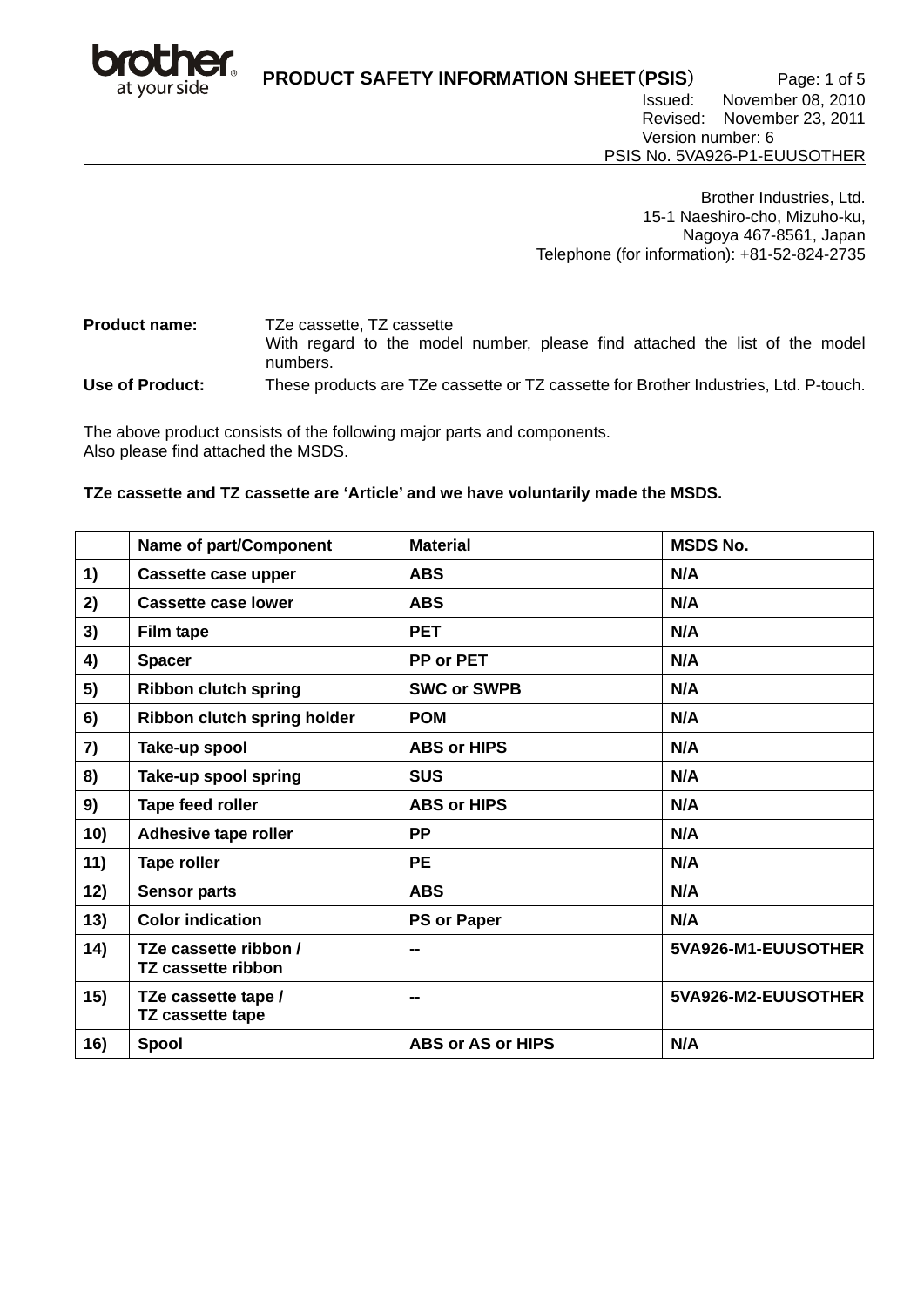

# **Model Number List**

The model numbers to be covered with PSIS No. 5VA926-P1-EUUSOTHER are as below.

| TZe-111           | <b>TZe-111V</b> | TZe-121           | <b>TZe-121V</b> | TZe-131         |
|-------------------|-----------------|-------------------|-----------------|-----------------|
| <b>TZe-1312PK</b> | <b>TZe-131V</b> | TZe-132           | TZe-133         | TZe-135         |
| TZe-141           | TZe-141V        | TZe-145           | <b>TZe-151</b>  | <b>TZe-151V</b> |
| TZe-161           | TZe-161V        | TZe-211           | <b>TZe-211V</b> | TZe-221         |
| TZe-221V          | TZe-221V2       | TZe-222           | TZe-223         | TZe-231         |
| <b>TZe-2312PK</b> | TZe-231CIV      | TZe-231S          | TZe-231V        | TZe-231V2       |
| TZe-231V10        | TZe-232         | TZe-233           | TZe-241         | TZe-241CIV      |
| <b>TZe-241V</b>   | TZe-242         | TZe-243           | TZe-251         | TZe-251CIV      |
| <b>TZe-251V</b>   | TZe-251V10      | TZe-252           | TZe-253         | <b>TZe-261</b>  |
| TZe-261CIV        | TZe-261V        | <b>TZe-262</b>    | TZe-263         | TZe-315         |
| TZe-31M3          | TZe-31V3        | TZe-31VA          | TZe-325         | TZe-32M3        |
| TZe-334           | TZe-335         | TZe-344           | TZe-345         | TZe-354         |
| TZe-355           | TZe-365         | TZe-421           | TZe-431         | <b>TZe-431S</b> |
| TZe-435           | TZe-441         | TZe-451           | TZe-461         | TZe-521         |
| TZe-531           | TZe-535         | TZe-541           | <b>TZe-545</b>  | <b>TZe-551</b>  |
| <b>TZe-555</b>    | TZe-561         | TZe-611           | <b>TZe-611V</b> | TZe-621         |
| TZe-621V          | TZe-631         | TZe-631V          | <b>TZe-641</b>  | <b>TZe-641V</b> |
| <b>TZe-651</b>    | TZe-651V        | TZe-661           | <b>TZe-661V</b> | TZe-721         |
| TZe-731           | TZe-741         | <b>TZe-751</b>    | TZe-AF131       | TZe-AF231       |
| TZe-B31           | TZe-B41         | TZe-B51           | TZe-BA151       | TZe-BA155       |
| TZe-BW31          | TZe-BY31        | TZe-C31           | TZe-C51         | TZe-DB31        |
| TZe-DH31          | TZe-DL31        | TZe-DP31          | TZe-DW31        | TZe-DY31        |
| TZe-FX211         | TZe-FX221       | TZe-FX231         | TZe-FX231CS     | TZe-FX241       |
| TZe-FX251         | TZe-FX261       | TZe-FX611         | TZe-FX621       | TZe-FX631       |
| TZe-FX631CS       | TZe-FX641       | TZe-FX651         | TZe-FX661       | TZe-HW31        |
| <b>TZe-M251</b>   | TZe-M31         | <b>TZe-M931</b>   | <b>TZe-M941</b> | <b>TZe-M951</b> |
| <b>TZe-M961</b>   | TZe-MQ835       | TZe-MQ934         | TZe-MQG35       | TZe-MQL35       |
| TZe-MQP35         | <b>TZe-N201</b> | <b>TZe-N221</b>   | <b>TZe-N231</b> | <b>TZe-N241</b> |
| <b>TZe-N251</b>   | TZe-Q35V3       | <b>TZe-S121</b>   | <b>TZe-S131</b> | <b>TZe-S135</b> |
| <b>TZe-S141</b>   | <b>TZe-S151</b> | <b>TZe-S211</b>   | <b>TZe-S221</b> | <b>TZe-S231</b> |
| <b>TZe-S231CS</b> | <b>TZe-S241</b> | <b>TZe-S241CS</b> | <b>TZe-S251</b> | <b>TZe-S261</b> |
| <b>TZe-S621</b>   | TZe-S631        | <b>TZe-S641</b>   | TZe-S641CS      | <b>TZe-S651</b> |
| <b>TZe-S661</b>   | <b>TZe-S941</b> | <b>TZe-S951</b>   | <b>TZe-S961</b> | TZe-SE4         |
| TZe-SM941         | TZe-SM951       | TZe-SM961         | TZe-UB31        | TZe-UP31        |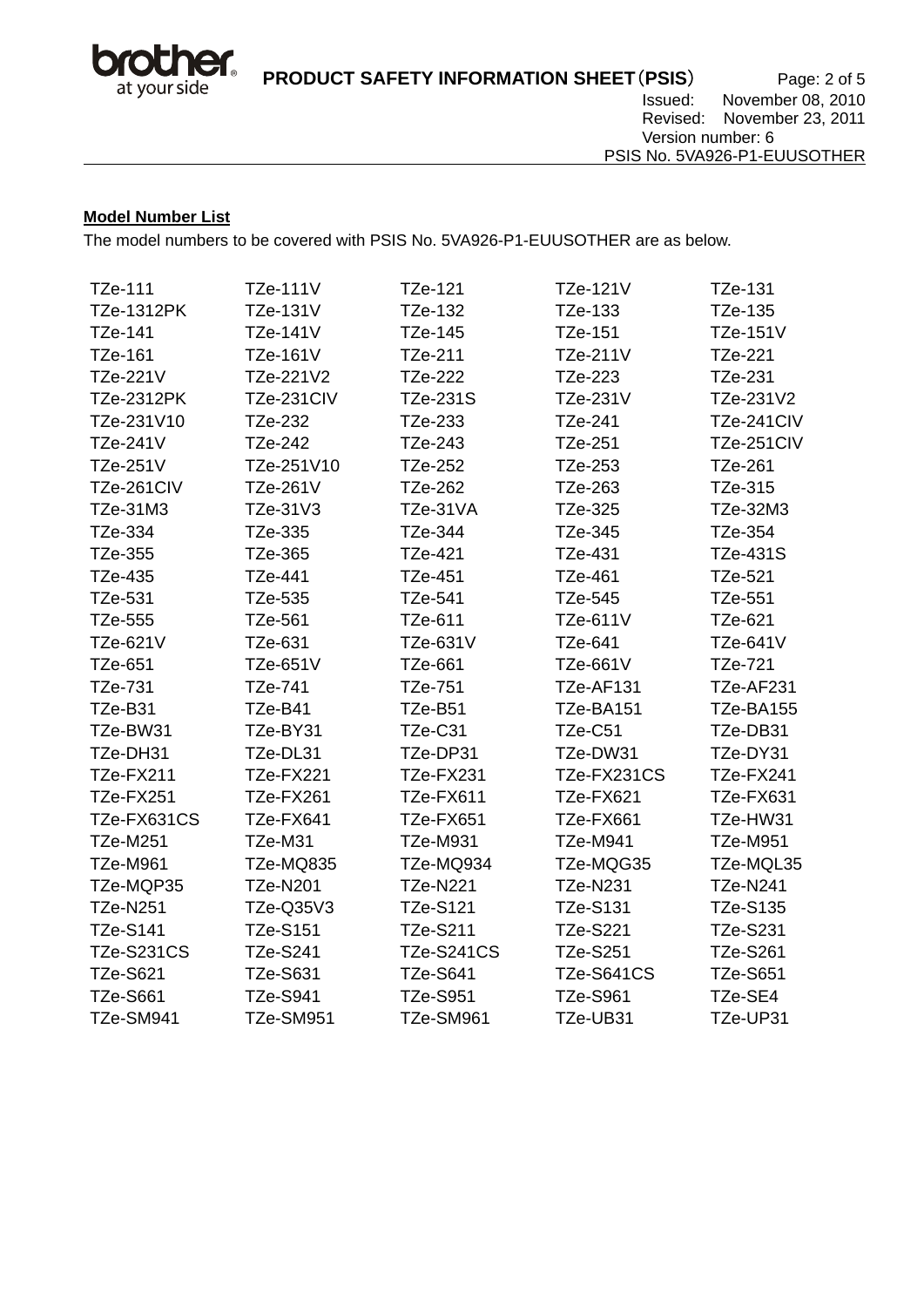bro her. at your side

**PRODUCT SAFETY INFORMATION SHEET (PSIS)** Page: 3 of 5

 Issued: November 08, 2010 Revised: November 23, 2011 Version number: 6

PSIS No. 5VA926-P1-EUUSOTHER

| <b>HGe-121</b>     | <b>HGe-1215PK</b>  | <b>HGe-131</b>     | <b>HGe-1315PK</b>  | <b>HGe-131V</b>    |
|--------------------|--------------------|--------------------|--------------------|--------------------|
| <b>HGe-131V5</b>   | <b>HGe-141</b>     | <b>HGe-1415PK</b>  | <b>HGe-141V</b>    | HGe-141V5          |
| <b>HGe-151</b>     | <b>HGe-1515PK</b>  | <b>HGe-151V</b>    | <b>HGe-151V5</b>   | <b>HGe-161</b>     |
| <b>HGe-1615PK</b>  | <b>HGe-211</b>     | <b>HGe-2115PK</b>  | <b>HGe-221</b>     | <b>HGe-2215PK</b>  |
| <b>HGe-221V</b>    | HGe-221V5          | <b>HGe-231</b>     | <b>HGe-2315PK</b>  | <b>HGe-231V</b>    |
| HGe-231V5          | <b>HGe-241</b>     | <b>HGe-2415PK</b>  | <b>HGe-241V</b>    | HGe-241V5          |
| <b>HGe-251</b>     | <b>HGe-2515PK</b>  | <b>HGe-251V</b>    | HGe-251V5          | <b>HGe-261</b>     |
| <b>HGe-2615PK</b>  | <b>HGe-261V</b>    | <b>HGe-261V5</b>   | <b>HGe-621</b>     | <b>HGe-6215PK</b>  |
| HGe-621V5          | HGe-631            | <b>HGe-6315PK</b>  | <b>HGe-631V</b>    | <b>HGe-631V5</b>   |
| <b>HGe-641</b>     | <b>HGe-6415PK</b>  | <b>HGe-641V</b>    | HGe-641V5          | <b>HGe-651</b>     |
| <b>HGe-6515PK</b>  | <b>HGe-651V</b>    | <b>HGe-651V5</b>   | <b>HGe-661</b>     | <b>HGe-6615PK</b>  |
| <b>HGe-9415PK</b>  | <b>HGe-9515PK</b>  | <b>HGe-9615PK</b>  | <b>HGe-M931</b>    | HGe-M931V          |
| <b>HGe-M931V5</b>  | <b>HGe-M941</b>    | HGe-M9415PK        | HGe-M941V          | <b>HGe-M941V5</b>  |
| <b>HGe-M951</b>    | HGe-M9515PK        | HGe-M951V          | <b>HGe-M951V5</b>  | <b>HGe-M961</b>    |
| <b>HGe-S121</b>    | <b>HGe-S1215PK</b> | <b>HGe-S131</b>    | <b>HGe-S1315PK</b> | <b>HGe-S141</b>    |
| <b>HGe-S1415PK</b> | <b>HGe-S151</b>    | <b>HGe-S1515PK</b> | <b>HGe-S211</b>    | <b>HGe-S2115PK</b> |
| <b>HGe-S221</b>    | <b>HGe-S2215PK</b> | <b>HGe-S231</b>    | <b>HGe-S2315PK</b> | <b>HGe-S231V</b>   |
| <b>HGe-S241</b>    | <b>HGe-S2415PK</b> | <b>HGe-S241V</b>   | <b>HGe-S251</b>    | <b>HGe-S2515PK</b> |
| <b>HGe-S251V</b>   | <b>HGe-S261</b>    | <b>HGe-S2615PK</b> | <b>HGe-S621</b>    | <b>HGe-S6215PK</b> |
| <b>HGe-S631</b>    | <b>HGe-S6315PK</b> | <b>HGe-S631V</b>   | <b>HGe-S641</b>    | HGe-S6415PK        |
| HGe-S641V          | <b>HGe-S651</b>    | <b>HGe-S6515PK</b> | HGe-S651V          | <b>HGe-S661</b>    |
| <b>HGe-S6615PK</b> | HGe-S9415PK        | <b>HGe-S9515PK</b> | <b>HGe-S9615PK</b> | HGe-SM931          |
| HGe-SM931V         | HGe-SM941          | HGe-SM941V         | HGe-SM951          | HGe-SM951V         |
| HGe-SM961          | HGe-SM961V5        |                    |                    |                    |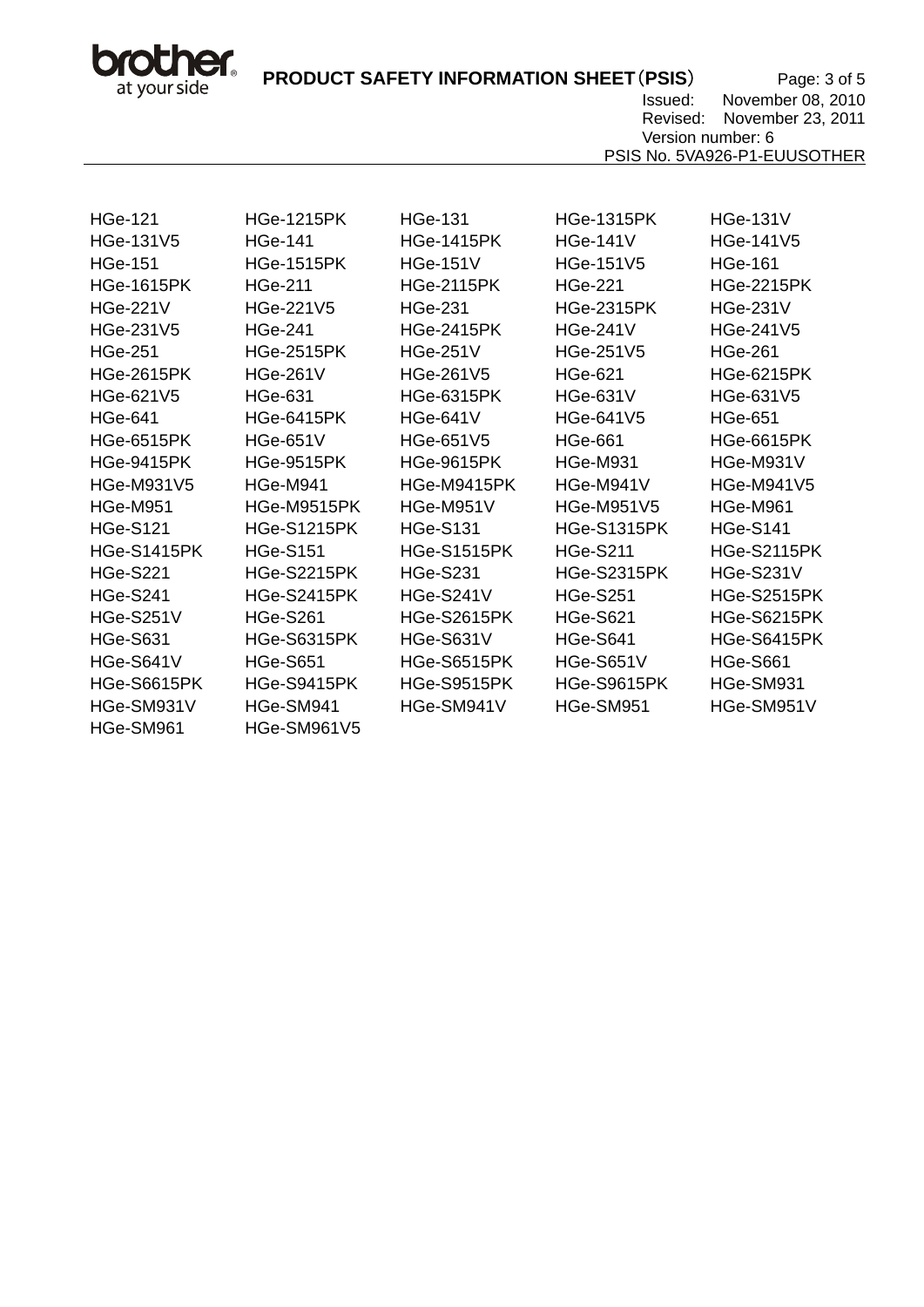bro her. at your side

**PRODUCT SAFETY INFORMATION SHEET**(**PSIS**) Page: 4 of 5

Issued: November 08, 2010

Revised: November 23, 2011

Version number: 6

PSIS No. 5VA926-P1-EUUSOTHER

| TZ-111           | <b>TZ-111V</b>  | TZ-121          | TZ-121V          | TZ-122           |
|------------------|-----------------|-----------------|------------------|------------------|
| TZ-123           | TZ-125          | TZ-131          | <b>TZ-131V</b>   | TZ-132           |
| TZ-133           | TZ-135          | TZ-141          | TZ-141V          | TZ-143           |
| TZ-145           | TZ-151          | TZ-151V         | TZ-152           | TZ-153           |
| TZ-155           | TZ-161          | TZ-161V         | TZ-164           | TZ-165           |
| TZ-211           | TZ-211V         | TZ-221          | <b>TZ-2212PK</b> | TZ-221V          |
| TZ-221V2         | TZ-222          | TZ-223          | TZ-231           | <b>TZ-2312PK</b> |
| <b>TZ-231CIV</b> | TZ-231S         | TZ-231V         | TZ-231V10        | TZ-231V2         |
| TZ-232           | TZ-233          | TZ-241          | <b>TZ-241CIV</b> | TZ-241V          |
| TZ-2413          | TZ-242          | TZ-243          | TZ-251           | <b>TZ-251CIV</b> |
| TZ-251V          | TZ-251V10       | TZ-252          | TZ-253           | TZ-261           |
| <b>TZ-261CIV</b> | TZ-261V         | TZ-262          | TZ-263           | TZ-315           |
| TZ-31M3          | TZ-31V3         | <b>TZ-31VA</b>  | TZ-324           | TZ-325           |
| TZ-334           | TZ-335          | TZ-344          | TZ-345           | TZ-354           |
| TZ-355           | TZ-364          | TZ-365          | TZ-411           | TZ-421           |
| TZ-431           | <b>TZ-431S</b>  | TZ-435          | TZ-441           | TZ-451           |
| TZ-455           | TZ-461          | TZ-511          | TZ-521           | TZ-531           |
| TZ-535           | TZ-541          | TZ-545          | TZ-551           | TZ-555           |
| TZ-561           | TZ-611          | TZ-611V         | TZ-621           | TZ-621V          |
| TZ-631           | TZ-631V         | TZ-635          | TZ-641           | <b>TZ-641V</b>   |
| TZ-651           | TZ-651V         | TZ-655          | TZ-661           | TZ-661V          |
| TZ-711           | TZ-721          | TZ-731          | TZ-735           | TZ-741           |
| TZ-751           | TZ-755          | TZ-761          | TZ-831           | TZ-841           |
| TZ-851           | TZ-931          | TZ-941          | TZ-951           | <b>TZ-A25</b>    |
| <b>TZ-A31</b>    | <b>TZ-A51</b>   | <b>TZ-AF131</b> | <b>TZ-AF231</b>  | TZ-AFG31         |
| TZ-AFP31         | TZ-AFW31        | <b>TZ-B21</b>   | <b>TZ-B31</b>    | <b>TZ-B41</b>    |
| <b>TZ-B51</b>    | <b>TZ-BA151</b> | <b>TZ-BA155</b> | TZ-BW31          | TZ-BY31          |
| <b>TZ-C21</b>    | <b>TZ-C31</b>   | <b>TZ-C41</b>   | <b>TZ-C51</b>    | <b>TZ-D21</b>    |
| TZ-D231          | TZ-D241         | <b>TZ-D31</b>   | <b>TZ-D41</b>    | <b>TZ-D51</b>    |
| <b>TZ-D631</b>   | TZ-DB31         | TZ-DB41         | TZ-DC31          | TZ-DE31          |
| TZ-DF31          | TZ-DG31         | TZ-DH31         | TZ-DH41          | TZ-DL31          |
| TZ-DL41          | TZ-DP31         | TZ-DV31A        | TZ-DV31B         | TZ-DW31          |
| TZ-DY31          | <b>TZ-FX111</b> | <b>TZ-FX121</b> | <b>TZ-FX131</b>  | <b>TZ-FX141</b>  |
| <b>TZ-FX151</b>  | <b>TZ-FX161</b> | <b>TZ-FX211</b> | <b>TZ-FX221</b>  | <b>TZ-FX231</b>  |
| <b>TZ-FX241</b>  | <b>TZ-FX242</b> | <b>TZ-FX251</b> | <b>TZ-FX261</b>  | <b>TZ-FX262</b>  |
| <b>TZ-FX431</b>  | <b>TZ-FX611</b> | <b>TZ-FX621</b> | <b>TZ-FX631</b>  | <b>TZ-FX641</b>  |
| <b>TZ-FX651</b>  | <b>TZ-FX661</b> | <b>TZ-FX731</b> | TZ-GB31          | <b>TZ-GY31</b>   |
| TZ-HB31          | TZ-HW31         | <b>TZ-M21</b>   | TZ-M241          | <b>TZ-M251</b>   |
| <b>TZ-M31</b>    | <b>TZ-M41</b>   | <b>TZ-M51</b>   | <b>TZ-M831</b>   | <b>TZ-M841</b>   |
| <b>TZ-M851</b>   | <b>TZ-M931</b>  | TZ-M941         | <b>TZ-M951</b>   | <b>TZ-M961</b>   |
| <b>TZ-MQ835</b>  | <b>TZ-MQ934</b> | TZ-MQG35        | TZ-MQL35         | TZ-MQP35         |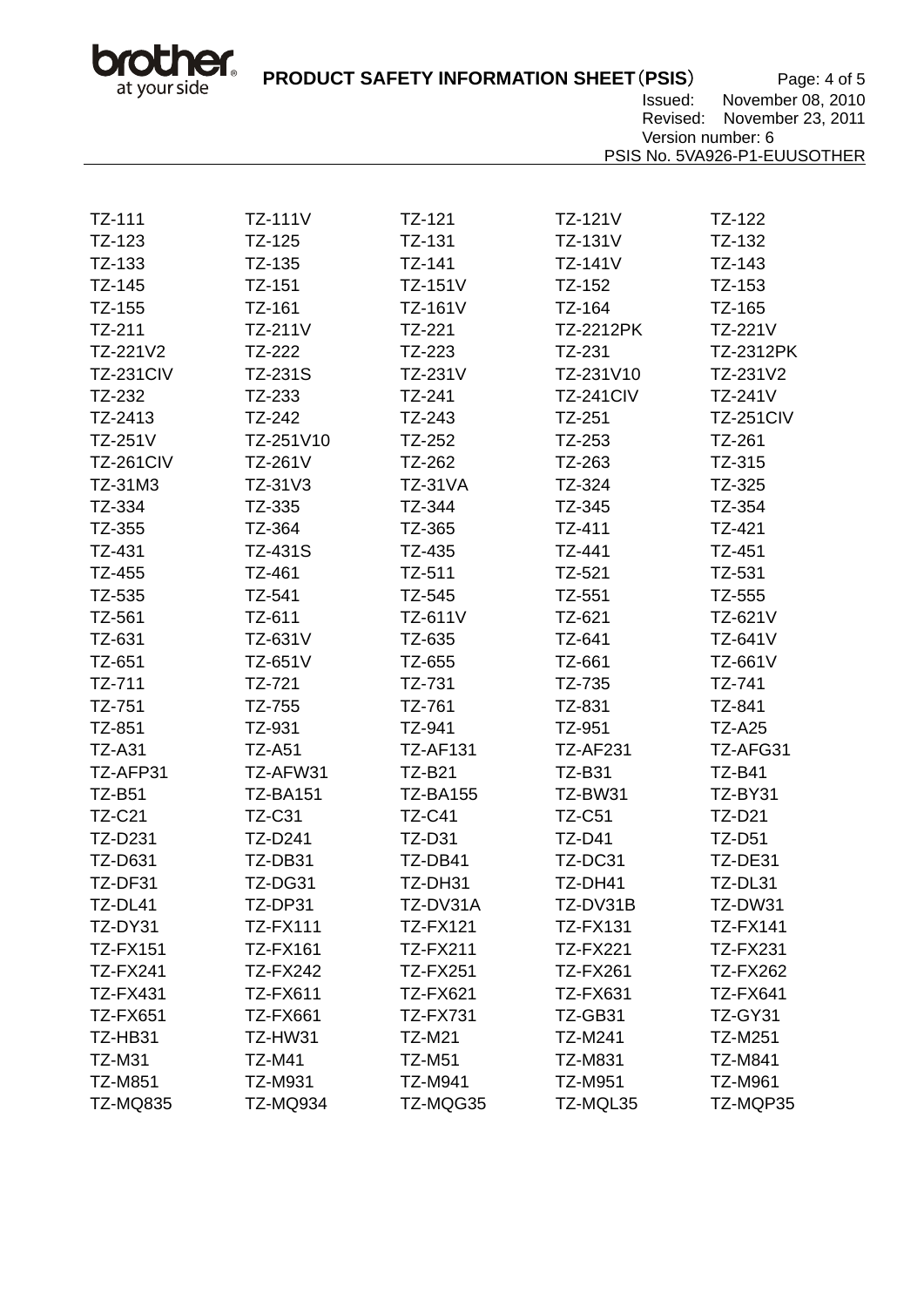bro her. at your side

**PRODUCT SAFETY INFORMATION SHEET**(**PSIS**) Page: 5 of 5

 Issued: November 08, 2010 Revised: November 23, 2011

Version number: 6 PSIS No. 5VA926-P1-EUUSOTHER

| <b>TZ-N201</b>   | TZ-N211          | TZ-N221           | TZ-N231           | TZ-N241          |
|------------------|------------------|-------------------|-------------------|------------------|
| <b>TZ-N251</b>   | <b>TZ-N631</b>   | <b>TZ-N641</b>    | <b>TZ-N651</b>    | TZ-Q35V3         |
| <b>TZ-S111</b>   | <b>TZ-S121</b>   | <b>TZ-S131</b>    | <b>TZ-S135</b>    | <b>TZ-S141</b>   |
| <b>TZ-S145</b>   | <b>TZ-S151</b>   | TZ-S155           | <b>TZ-S161</b>    | <b>TZ-S211</b>   |
| <b>TZ-S221</b>   | TZ-S231          | <b>TZ-S231CS</b>  | <b>TZ-S241</b>    | <b>TZ-S241CS</b> |
| <b>TZ-S251</b>   | <b>TZ-S261</b>   | <b>TZ-S611</b>    | <b>TZ-S621</b>    | <b>TZ-S631</b>   |
| <b>TZ-S641</b>   | TZ-S641CS        | <b>TZ-S651</b>    | <b>TZ-S661</b>    | TZ-SE4           |
| <b>TZ-SM941</b>  | <b>TZ-SM951</b>  | TZ-SM961          | TZ-UB31           | TZ-UP31          |
| <b>TZ-US31</b>   |                  |                   |                   |                  |
|                  |                  |                   |                   |                  |
| <b>HG-131</b>    | <b>HG-131V</b>   | HG-131V5          | <b>HG-141</b>     | <b>HG-1415PK</b> |
| <b>HG-141V</b>   | <b>HG-141V5</b>  | <b>HG-151</b>     | <b>HG-1515PK</b>  | <b>HG-151V</b>   |
| HG-151V5         | <b>HG-211</b>    | <b>HG-221</b>     | <b>HG-2215PK</b>  | <b>HG-221V</b>   |
| HG-221V5         | HG-231           | <b>HG-2315PK</b>  | <b>HG-231V</b>    | HG-231V5         |
| <b>HG-241</b>    | <b>HG-2415PK</b> | <b>HG-241V</b>    | HG-241V5          | <b>HG-251</b>    |
| <b>HG-2515PK</b> | <b>HG-251V</b>   | HG-251V5          | <b>HG-261</b>     | <b>HG-261V</b>   |
| HG-261V5         | HG-621           | HG-621V5          | HG-631            | <b>HG-631V</b>   |
| HG-631V5         | <b>HG-641</b>    | <b>HG-6415PK</b>  | <b>HG-641V</b>    | HG-641V5         |
| <b>HG-651</b>    | <b>HG-6515PK</b> | <b>HG-651V</b>    | HG-651V5          | <b>HG-M931</b>   |
| <b>HG-M931V</b>  | <b>HG-M931V5</b> | <b>HG-M941</b>    | <b>HG-M9415PK</b> | <b>HG-M941V</b>  |
| <b>HG-M941V5</b> | <b>HG-M951</b>   | <b>HG-M9515PK</b> | <b>HG-M951V</b>   | <b>HG-M951V5</b> |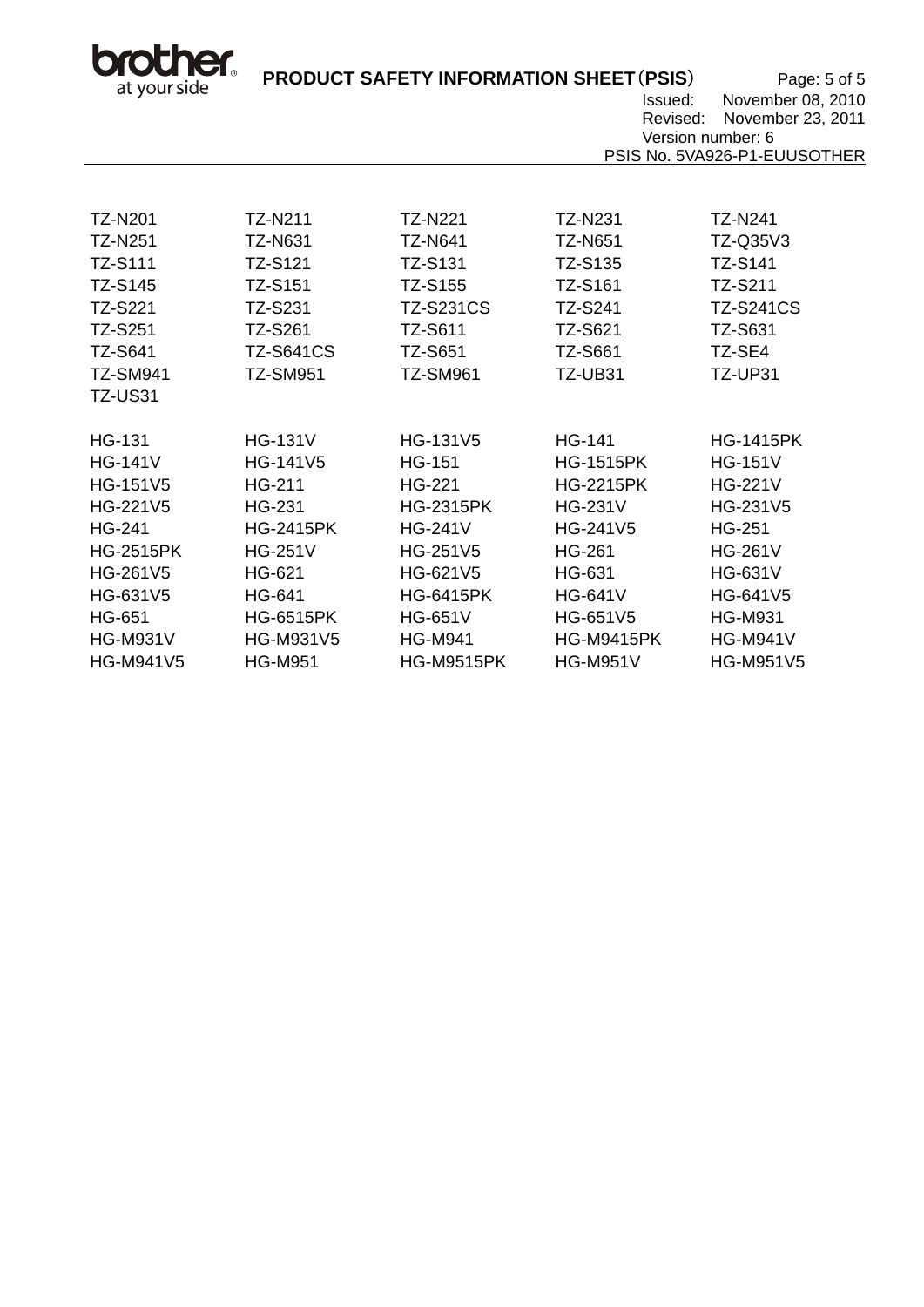

TZe cassette ribbon, TZ cassette ribbon

(Please refer to PSIS to find the applicable models.)

Product Name

# **SAFETY DATA SHEET**

| SECTION 1: IDENTIFICATION OF THE SUBSTANCE/MIXTURE AND OF THE COMPANY/UNDERTAKING |
|-----------------------------------------------------------------------------------|
| Droduct idontifior                                                                |

| 1.1 | Product Identifier                                                            |                                                                                                                            |
|-----|-------------------------------------------------------------------------------|----------------------------------------------------------------------------------------------------------------------------|
|     | Product Name:                                                                 | TZe cassette ribbon, TZ cassette ribbon                                                                                    |
|     |                                                                               |                                                                                                                            |
| 1.2 | Relevant identified uses of the substance or mixture and uses advised against |                                                                                                                            |
|     | Identified use(s):                                                            | These products are ink ribbons for Brother Industries, Ltd. TZe cassette<br>ribbon, TZ cassette ribbon                     |
| 1.3 | Details of the supplier of the safety data sheet                              |                                                                                                                            |
|     | <b>Manufacturer:</b>                                                          | Brother Industries, Ltd.                                                                                                   |
|     |                                                                               | 15-1 Naeshiro-cho, Mizuho-ku, Nagoya 467-8561, Japan                                                                       |
|     |                                                                               |                                                                                                                            |
|     |                                                                               | Telephone (for information): +81-52-824-2735                                                                               |
|     | Importer (USA):                                                               | <b>Brother International Corporation</b>                                                                                   |
|     |                                                                               | P.O. Box 6911, 100 Somerset Corporate Boulevard, Bridgewater, NJ 08807-                                                    |
|     |                                                                               | 0911, USA                                                                                                                  |
|     |                                                                               | Telephone (for information): +1-800-284-4329                                                                               |
|     |                                                                               | Brother International Corporation (Canada) Ltd.                                                                            |
|     | Importer (Canada):                                                            | 1 Hotel de Ville, Dollard des Ormeaux, Quebec, H9B 3H6, Canada                                                             |
|     |                                                                               | Telephone (for information): +1-514-685-0600                                                                               |
|     |                                                                               |                                                                                                                            |
|     | Importer (Europe):                                                            | Brother International Europe Ltd.<br>Brother House, 1 Tame Street, Guide Bridge, Audenshaw, Manchester M34                 |
|     |                                                                               | 5JE, UK                                                                                                                    |
|     |                                                                               | Telephone (for information): +44-161-330-6531                                                                              |
|     |                                                                               |                                                                                                                            |
|     | Importer (Australia):                                                         | Brother International (Aust.) Pty. Ltd. ACN 001 393 835                                                                    |
|     |                                                                               | Level 3, Building A, 11 Talavera Road, Macquarie Park, NSW 2113, Australia<br>Telephone (for information): +61-2-9887-4344 |
|     |                                                                               | sds.info@brother.co.jp                                                                                                     |
|     | E-Mail (competent person):                                                    |                                                                                                                            |
|     |                                                                               |                                                                                                                            |
| 1.4 | Emergency telephone number                                                    | <b>CHEMTREC</b>                                                                                                            |
|     | Emergency Phone No. (24 hours)                                                | +1-703-527-3887 (International)                                                                                            |
|     |                                                                               | +1-800-424-9300 (North America)                                                                                            |
|     |                                                                               | For France only:                                                                                                           |
|     |                                                                               | Antipoison Centre telephone number: ORFILA +33-1-45-425-959                                                                |
|     | <b>SECTION 2: HAZARDS IDENTIFICATION</b>                                      |                                                                                                                            |
| 2.1 | <b>Classification of the substance or mixture</b>                             | Not classified as hazardous according to EU Directive 1999/45/EC.                                                          |
|     | <b>EU Classification:</b>                                                     |                                                                                                                            |
|     |                                                                               |                                                                                                                            |

**Australia Classification:** Not classified as hazardous according to the criteria of NOHSC. **2.2 Label elements** Label elements according to EU Directive 1999/45/EC: None **2.3 Other hazards** None

# **SECTION 3: COMPOSITION/INFORMATION ON INGREDIENTS**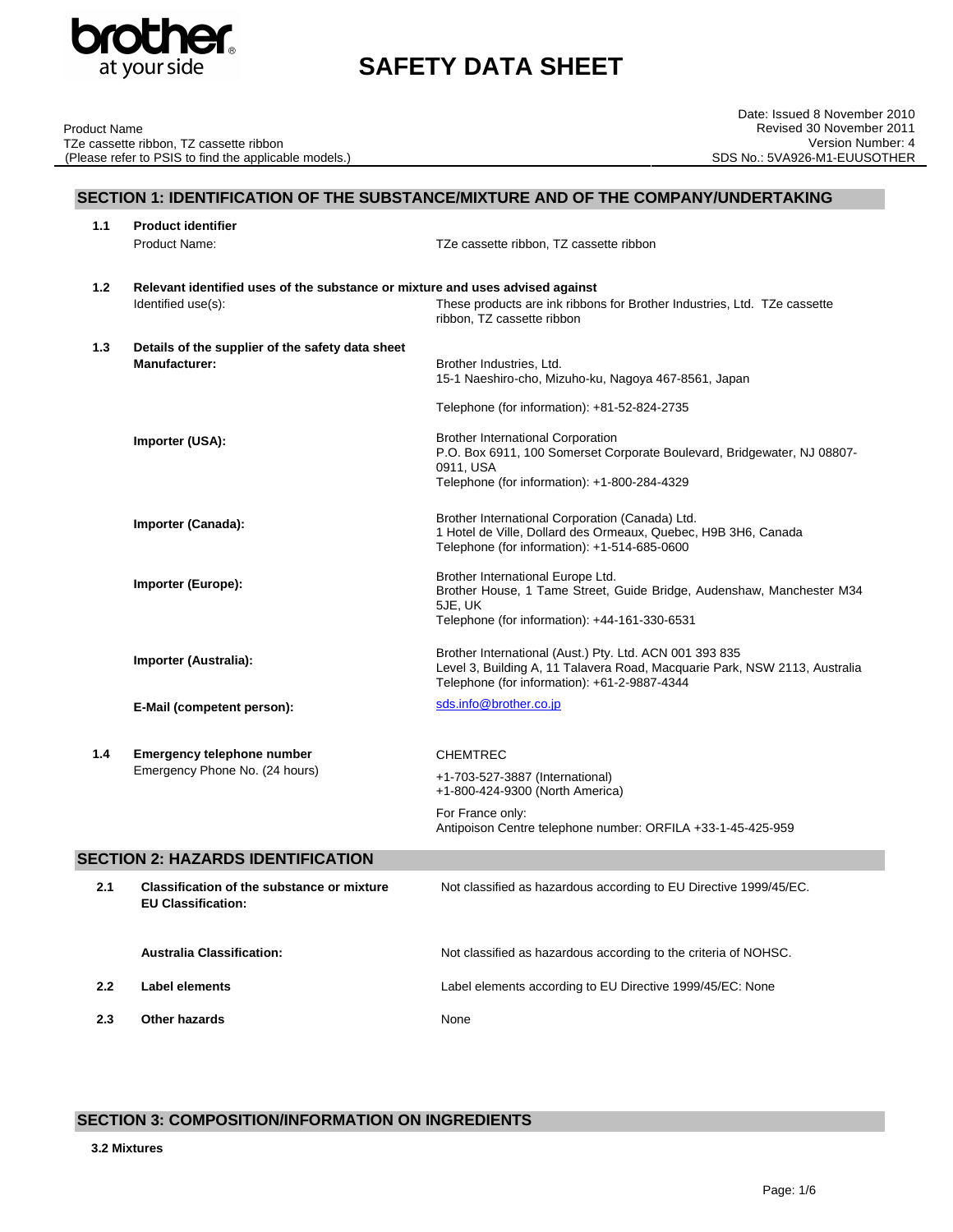

Date: Issued 8 November 2010 Revised 30 November 2011 Version Number: 4 SDS No.: 5VA926-M1-EUUSOTHER

Product Name

TZe cassette ribbon, TZ cassette ribbon (Please refer to PSIS to find the applicable models.)

### Ink on substrate film (Mixture).

| <b>Chemical Name</b> | CAS No.    | EC No.    | <b>EU Hazard</b> | <b>EU Risk</b> | <b>Black</b>   | White                    | Red                      | Blue                     | Gold                     |
|----------------------|------------|-----------|------------------|----------------|----------------|--------------------------|--------------------------|--------------------------|--------------------------|
|                      |            |           | Symbols          | Phrases        | % w/w          | % w/w                    | % w/w                    | % w/w                    | % w/w                    |
| Carbon Black         | 1333-86-4  | 215-609-9 | $\star$          | $\star$        | $2 - 9$        | $\overline{\phantom{a}}$ | $\blacksquare$           | $\blacksquare$           | $\overline{\phantom{a}}$ |
| Paraffin wax         | 8002-74-2  | 232-315-6 | $\star$          | $\star$        | ≤12            | $\overline{7}$           | ≤10                      | $≤10$                    | ≤9                       |
| Titanium             | 13463-67-7 | 236-675-5 | $\star$          | $\star$        |                | 33-35                    |                          |                          |                          |
| dioxide              |            |           |                  |                |                |                          |                          |                          |                          |
| Silicon Dioxide      | 7631-86-9  | 231-545-4 | $\star$          | $\star$        | $\blacksquare$ | $\overline{2}$           | $\blacksquare$           |                          | $\overline{\phantom{a}}$ |
| (amorphous)          |            |           |                  |                |                |                          |                          |                          |                          |
| Copper               | 7440-50-8  | 231-159-6 | $\star$          | $\star$        | $\blacksquare$ | $\blacksquare$           |                          |                          | ≤17                      |
| Copper               | $***$      | $***$     | $\star$          | $\star$        | ٠              | ٠                        | $\blacksquare$           | $\leq 4$                 | $\overline{\phantom{a}}$ |
| compound             |            |           |                  |                |                |                          |                          |                          |                          |
| Colorant             | $***$      | $***$     | $\star$          | $\star$        |                | $***$                    | $***$                    | $***$                    | $***$                    |
| Resin                | $**$       | $**$      | $\star$          | $\star$        | $***$          | $***$                    | $***$                    | $**$                     | $**$                     |
| Wax                  | $***$      | $***$     | $\star$          | $\star$        | $***$          | $***$                    | $***$                    | $***$                    | $***$                    |
| Additive             | $***$      | $***$     | $\star$          | $\star$        | $***$          | $***$                    | $***$                    | $***$                    | $***$                    |
| Synthetic resin      | $***$      | $***$     | $\star$          | $\star$        | $***$          | $\overline{\phantom{a}}$ | $***$                    | $***$                    | $***$                    |
| Organic Filler       | $**$       | $**$      | $\star$          | $\star$        | $**$           | ٠                        | $***$                    | $**$                     | $**$                     |
| Dispersant           | $***$      | $***$     | $\star$          | $\star$        | $***$          | $\blacksquare$           | $***$                    | $***$                    | $***$                    |
| Brass powder         | $***$      | $***$     | $\star$          | $\star$        | $\blacksquare$ | $\blacksquare$           | $\overline{\phantom{0}}$ | $\overline{\phantom{0}}$ | $***$                    |
| Polyethylene         | $***$      | $***$     | $\star$          | $\star$        | $***$          | $**$                     | $***$                    | $***$                    | $***$                    |
| terephthalate        |            |           |                  |                |                |                          |                          |                          |                          |
| film                 |            |           |                  |                |                |                          |                          |                          |                          |

**\***Not classified**.** 

**\*\*** Confidential**.**

# **SECTION 4: FIRST AID MEASURES**

| 4.1 | Description of first aid measures                                             |                                                                                                                                     |
|-----|-------------------------------------------------------------------------------|-------------------------------------------------------------------------------------------------------------------------------------|
|     | Inhalation:                                                                   | Not applicable.                                                                                                                     |
|     | <b>Skin Contact:</b>                                                          | Wash affected skin with plenty of water or soap and water.                                                                          |
|     | Eye Contact:                                                                  | Obtain medical attention. If substance has got into the eyes, immediately<br>wash out with plenty of water for at least 15 minutes. |
|     | Ingestion:                                                                    | Obtain medical attention. Wash out mouth with water and give 200-300 ml<br>(half a pint) of water to drink.                         |
| 4.2 | Most important symptoms and effects, both<br>acute and delayed                | If symptoms persist, obtain medical attention.                                                                                      |
| 4.3 | Indication of any immediate medical attention<br>and special treatment needed | Treat symptomatically.                                                                                                              |
|     | <b>SECTION 5: FIRE-FIGHTING MEASURES</b>                                      |                                                                                                                                     |
| 5.1 | <b>Extinguishing media</b>                                                    |                                                                                                                                     |
|     | Suitable Extinguishing Media:<br>Unsuitable Extinguishing Media:              | Extinguish preferably with dry chemical, Carbon dioxide, Water, Foam.<br>None.                                                      |
| 5.2 | Special hazards arising from the substance or<br>mixture                      | No data.                                                                                                                            |
| 5.3 | <b>Advice for fire-fighters</b>                                               | A self contained breathing apparatus and suitable protective clothing should be<br>worn in fire conditions.                         |
|     |                                                                               |                                                                                                                                     |

# **SECTION 6: ACCIDENTAL RELEASE MEASURES**

**6.1 Personal precautions, protective equipment and emergency procedures**

Not normally required. See Section: 8.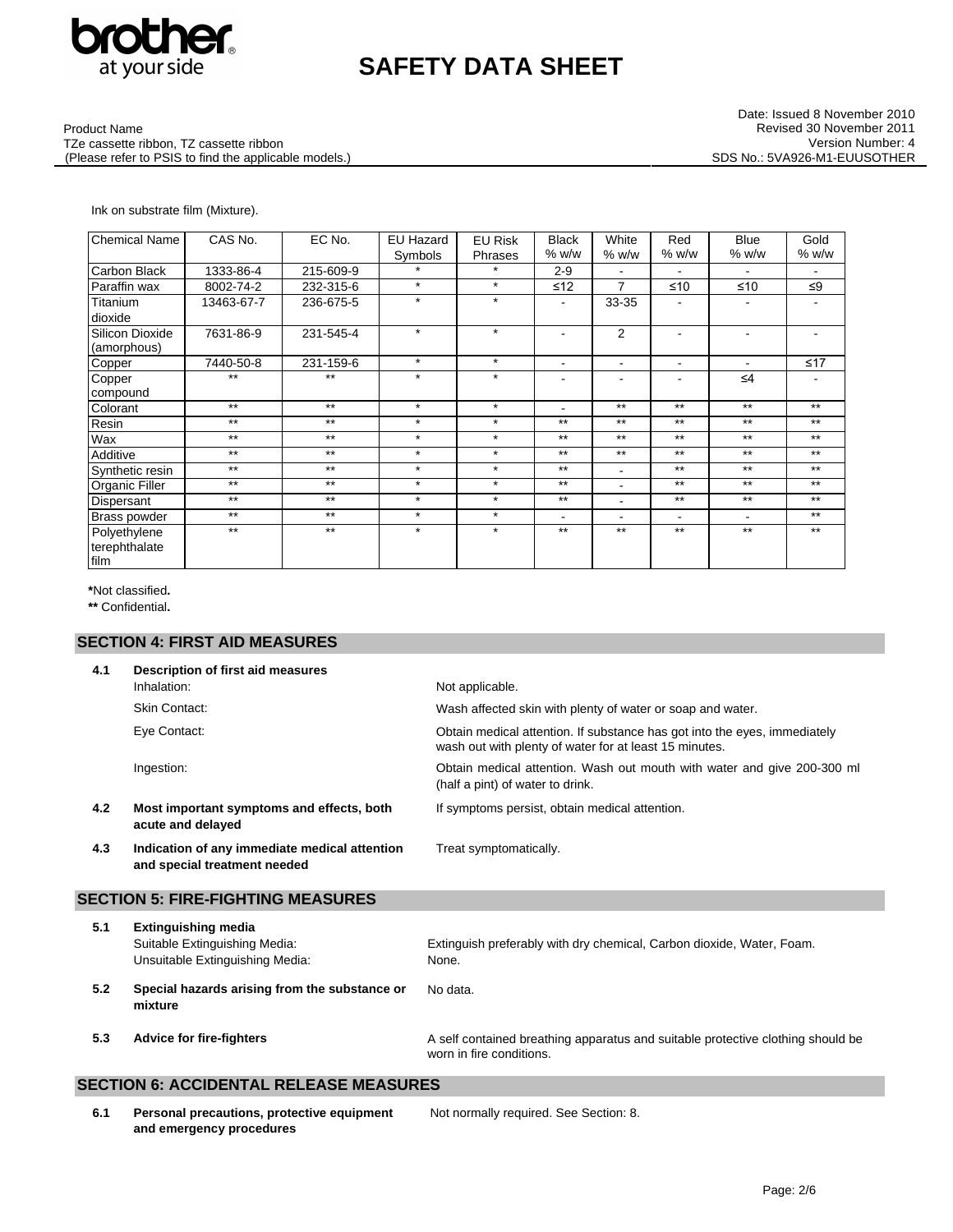

TZe cassette ribbon, TZ cassette ribbon

Product Name

# **SAFETY DATA SHEET**

|     | (Please refer to PSIS to find the applicable models.)           | SDS No.: 5VA926-M1-EUUSOTHER                                                                            |
|-----|-----------------------------------------------------------------|---------------------------------------------------------------------------------------------------------|
| 6.2 | <b>Environmental precautions</b>                                | Avoid release to the environment.                                                                       |
| 6.3 | Methods and material for containment and<br>cleaning up         | Not applicable.                                                                                         |
| 6.4 | Reference to other sections                                     | See Section: 8.                                                                                         |
|     | <b>SECTION 7: HANDLING AND STORAGE</b>                          |                                                                                                         |
| 7.1 | Precautions for safe handling                                   | Avoid contact with skin and eyes.                                                                       |
| 7.2 | Conditions for safe storage, including any<br>incompatibilities | Keep away from oxidising agents.                                                                        |
| 7.3 | Specific end use(s)                                             | These products are ink ribbons for Brother Industries, Ltd. TZe cassette<br>ribbon, TZ cassette ribbon. |

# **SECTION 8: EXPOSURE CONTROLS/PERSONAL PROTECTION**

#### **8.1 Control parameters**

#### **Occupational Exposure Limits:**

| <b>SUBSTANCE</b> | CAS No.    | <b>OSHA PEL</b>                                        | <b>ACGIH TLV</b>         | <b>EU IOELV</b> |
|------------------|------------|--------------------------------------------------------|--------------------------|-----------------|
| Carbon Black     | 1333-86-4  | 3.5 mg/m $\mathrm{H}^3$ TWA                            | $3.5 \text{ mg/m}^3$ TWA | None.           |
| Paraffin wax     | 8002-74-2  | None.                                                  | $2.0 \text{ mg/m}^3$ TWA | None.           |
| Titanium dioxide | 13463-67-7 | 15 mg/m <sup>3</sup> TWA                               | 10 mg/m $3$ TWA          | None.           |
| Silica           | 7631-86-9  | 20mppcf<br>80 (mg/m <sup>3</sup> )/% Si O <sub>2</sub> | None.                    | None.           |
| Copper           | 7440-50-8  | 1 mg/m <sup>3</sup> TWA                                | mg/m <sup>3</sup> TWA    | None.           |

| 8.2 | <b>Exposure controls</b>               | Not normally required.                                                                                                                              |
|-----|----------------------------------------|-----------------------------------------------------------------------------------------------------------------------------------------------------|
|     | Appropriate engineering controls       | Good general ventilation should be sufficient under normal use.                                                                                     |
|     | <b>Personal Protection</b>             | Not normally required. For use other than in normal operating procedures<br>(such as in the event of large spill), the following should be applied: |
|     | Eye/face protection                    | Goggles.                                                                                                                                            |
|     | Skin protection                        | Protective gloves.                                                                                                                                  |
|     | Respiratory protection                 | Not applicable.                                                                                                                                     |
|     | Other:                                 | Not applicable.                                                                                                                                     |
|     | <b>Environmental Exposure Controls</b> | Avoid release to the environment.                                                                                                                   |

## **SECTION 9: PHYSICAL AND CHEMICAL PROPERTIES**

#### **9.1 Information on basic physical and chemical properties**  $\sim$  (20  $\degree$ C)

| Appearance $(20^{\circ}C)$                | Film.                          |
|-------------------------------------------|--------------------------------|
| Color.                                    | Black, White, Red, Blue, Gold, |
| Odor                                      | Slight wax's odor.             |
| Boiling point/boiling range (°C):         | Not applicable.                |
| Melting point (°C) / Freezing point (°C): | Not applicable.                |
| Vapor pressure (Pascal):                  | Not applicable.                |
| pH (Value):                               | Not applicable.                |
| Viscosity (mPa. s):                       | Not applicable.                |
| Flash point (°C):                         | Not applicable.                |
| Explosive limit ranges:                   | No data.                       |
| Explosive properties:                     | No data.                       |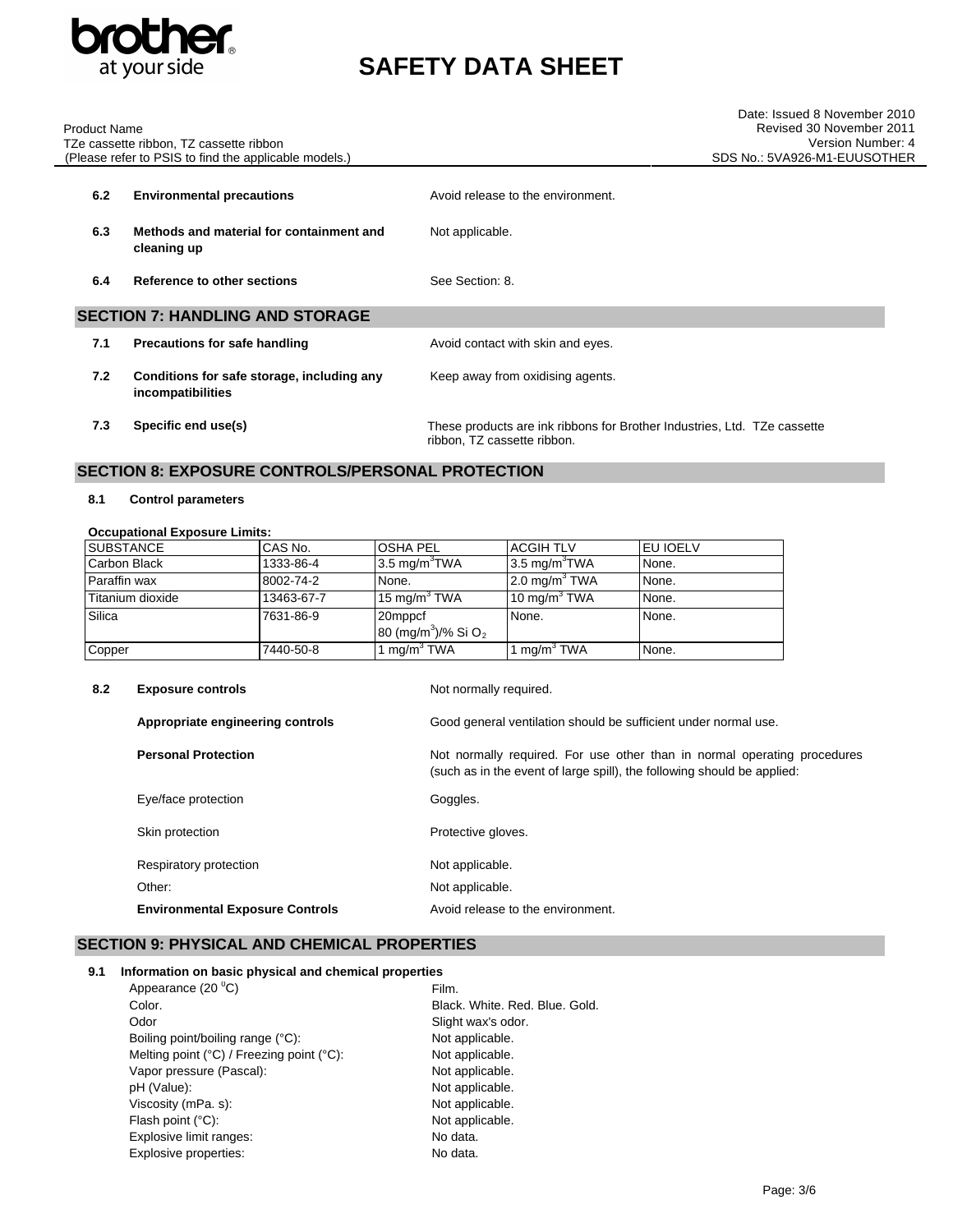

Product Name

TZe cassette ribbon, TZ cassette ribbon (Please refer to PSIS to find the applicable models.)

Date: Issued 8 November 2010 Revised 30 November 2011 Version Number: 4 SDS No.: 5VA926-M1-EUUSOTHER

Specific Gravity:  $\blacksquare$ Vapor density (Air=1): No data. Partition coefficient (n-Octanol/water): Not applicable. Relative Evaporation Rate (Ether  $= 1$ ): No data. Oxidising properties: Negligible. Solubility (Water): No data. Solubility (Other): No data. **9.2 Other information None.** 

### **SECTION 10: STABILITY AND REACTIVITY**

| 10.1 | Reactivity                         | None anticipated.                                                        |
|------|------------------------------------|--------------------------------------------------------------------------|
| 10.2 | <b>Chemical stability</b>          | Stable.                                                                  |
| 10.3 | Possibility of hazardous reactions | None.                                                                    |
| 10.4 | <b>Conditions to avoid</b>         | Keep away from heat. Avoid friction, sparks, or other means of ignition. |
| 10.5 | Incompatible materials             | Strong oxidising agents.                                                 |
| 10.6 | Hazardous Decomposition Product(s) | Contains: Carbon monoxide, Carbon dioxide and Nitrogen oxides.           |

# **SECTION 11: TOXICOLOGICAL INFORMATION**

| 11.1 | Information on toxicological effects |                 |
|------|--------------------------------------|-----------------|
|      | <b>Acute toxicity:</b>               |                 |
|      | Ingestion:                           | No data.        |
|      | Inhalation:                          | No data.        |
|      | <b>Skin Contact:</b>                 | No data.        |
|      | Eye Contact:                         | No data.        |
|      | <b>Skin corrosion/irritation:</b>    | No speci        |
|      | Serious eye damage/irritation:       | No spec         |
|      | Respiratory or skin sensitization:   | No data.        |
|      | Mutagenicity:                        | No data.        |
|      | Carcinogenicity:                     | <b>Printing</b> |
|      |                                      |                 |

**Reproductive toxicity:** No data. **STOT-single exposure:** No data. **STOT-repeated exposure:** No data. Aspiration hazard: Not applicable.

No data. No specific effects and/or symptoms have been reported or known. No specific effects and/or symptoms have been reported or known. **Printing Inks:** Non-classified Human Carcinogen IARC Classification: Group 3.

**Titanium dioxide;**

IARC Classification: Group 2B. The agent is possibly carcinogenic to human.

#### **Carbon Black:**

In 1996, the IARC reevaluated carbon black as a Group 2B carcinogen (possible human carcinogen). This classification is given to chemicals, for which there is inadequate human evidence, but sufficient animal evidence on which to base an opinion of carcinogenicity.

The classification is based upon the development of lung tumors in rats receiving chronic inhalation exposures to free carbon black at levels that induce particle overload of the lung.

Studies performed in animal models other than rats did not show any association between carbon black and lung tumors.

#### **Other ingredients of this product have not been classified as carcinogens according to IARC monographs, NTP and OSHA.**

**Potential Health Effects:** Inhalation: No specific effects and/or symptoms have been reported or known. Skin Contact: No specific effects and/or symptoms have been reported or known.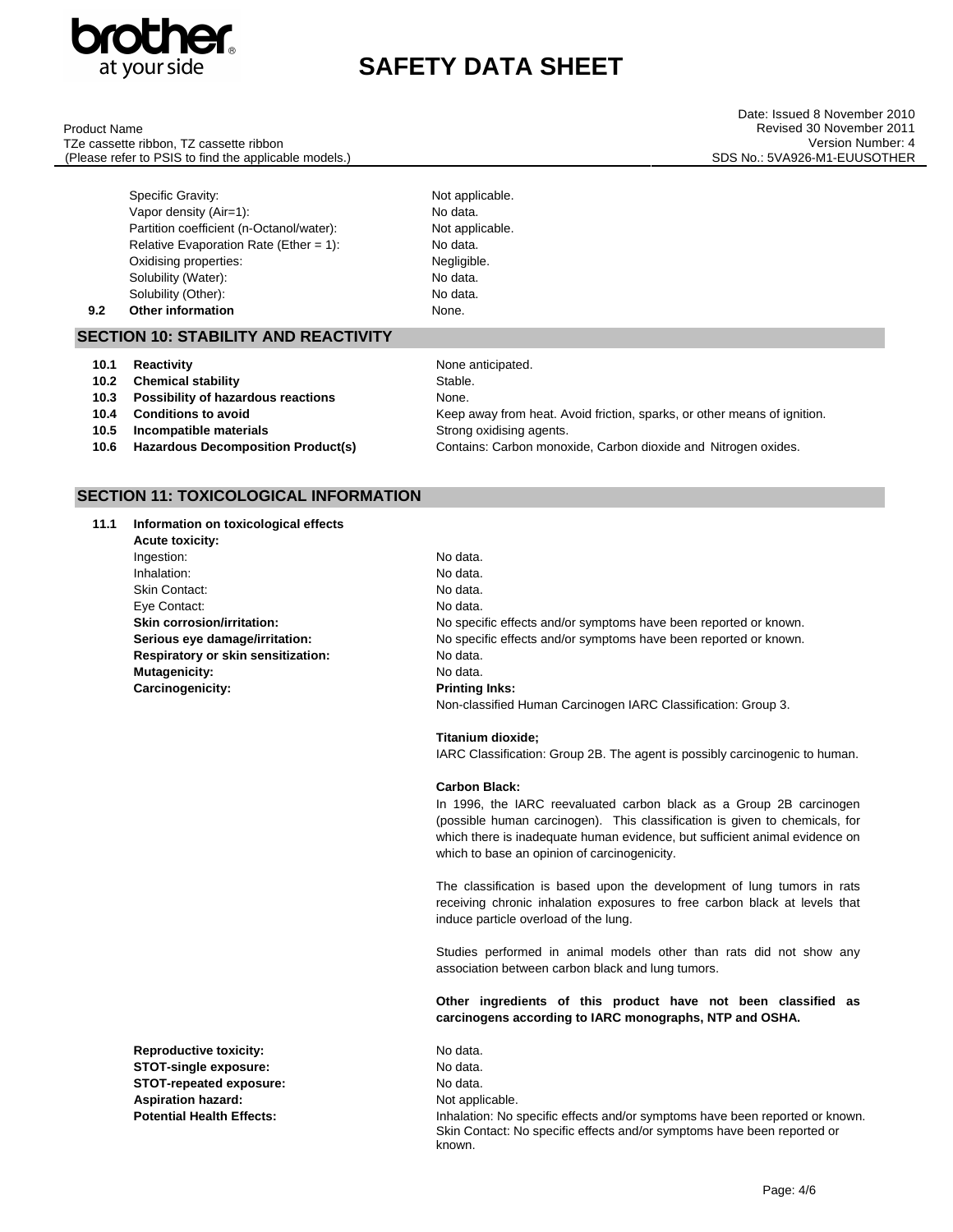

Product Name TZe cassette ribbon, TZ cassette ribbon (Please refer to PSIS to find the applicable models.)

Eye Contact: No specific effects and/or symptoms have been reported or known. Ingestion: No specific effects and/or symptoms have been reported or known.

### **SECTION 12: ECOLOGICAL INFORMATION**

No data available on the adverse effects of this product on the environment.

|      | 12.1 Toxicity                             | No data. |
|------|-------------------------------------------|----------|
|      | 12.2 Persistence and degradability        | No data. |
| 12.3 | <b>Bioaccumulative potential</b>          | No data. |
| 12.4 | Mobility in soil                          | No data. |
| 12.5 | <b>Results of PBT and vPvB assessment</b> | No data. |
| 12.6 | Other adverse effects                     | No data. |

# **SECTION 13: DISPOSAL CONSIDERATIONS**

13.1 **Waste treatment methods Dispose of in compliance with Federal, State and local requlations.** 

### **SECTION 14: TRANSPORT INFORMATION**

Not classified according to the United Nations 'Recommendations on the Transport of Dangerous Goods'.

| 14.1 | UN number                                                                  | None.           |
|------|----------------------------------------------------------------------------|-----------------|
| 14.2 | <b>Proper Shipping Name</b>                                                | None.           |
| 14.3 | Transport hazard class(es)                                                 | None.           |
| 14.4 | <b>Packing Group</b>                                                       | None.           |
| 14.5 | <b>Environmental hazards</b>                                               | None.           |
| 14.6 | Special precautions for user                                               | None.           |
| 14.7 | Transport in bulk according to Annex II of<br>MARPOL73/78 and the IBC Code | Not applicable. |

| <b>SECTION 15: REGULATORY INFORMATION</b> |                              |
|-------------------------------------------|------------------------------|
| Safaty, hoalth and anvironmontal          | <b>Ell</b> Not clossified as |

| 15.1 | Safety, health and environmental         | <b>EU:</b> Not classified as dangerous for supply/use. (1999/45/EC, 67/548/EEC)  |
|------|------------------------------------------|----------------------------------------------------------------------------------|
|      | regulations/legislation specific for the | Hazard Symbol, Risk Phrases, Safety Phrases: None assigned.                      |
|      | substance or mixture                     | <b>USA:</b> All chemicals in this product comply with TSCA rules and regulations |
|      |                                          | including TSCA Section 5 (Inventory Rules).                                      |
|      |                                          | <b>WHMIS:</b> Not applicable. (Manufactured article)                             |
|      |                                          |                                                                                  |

**15.2 Chemical Safety Assessment** No.

#### **SECTION 16: OTHER INFORMATION**

| <b>Hazard Symbol:</b><br><b>Risk Phrases:</b>                                                                                                                                                                                                                       | None.<br>None.                                                                                              |
|---------------------------------------------------------------------------------------------------------------------------------------------------------------------------------------------------------------------------------------------------------------------|-------------------------------------------------------------------------------------------------------------|
| <b>Revision:</b>                                                                                                                                                                                                                                                    | 30 November 2011                                                                                            |
| Date of Issue:                                                                                                                                                                                                                                                      | 8 November 2010                                                                                             |
| The following sections contain revisions or new statements: Formats, Sections 1, 3, 8 and 11                                                                                                                                                                        |                                                                                                             |
| <b>Additional information:</b><br>The information relates only to this product. It may not be valid, if used in<br>combination with any other materials or in any other process, and it is based<br>on our best knowledge as of the date of preparation (revision). |                                                                                                             |
| References:                                                                                                                                                                                                                                                         | U.S. 29CFR Part 1910                                                                                        |
|                                                                                                                                                                                                                                                                     | ACGIH Threshold Limit Values for Chemical Substances and Physical<br>Agents and Biological Exposure Indices |

EU Directive 91/322/EEC and 2000/39/EC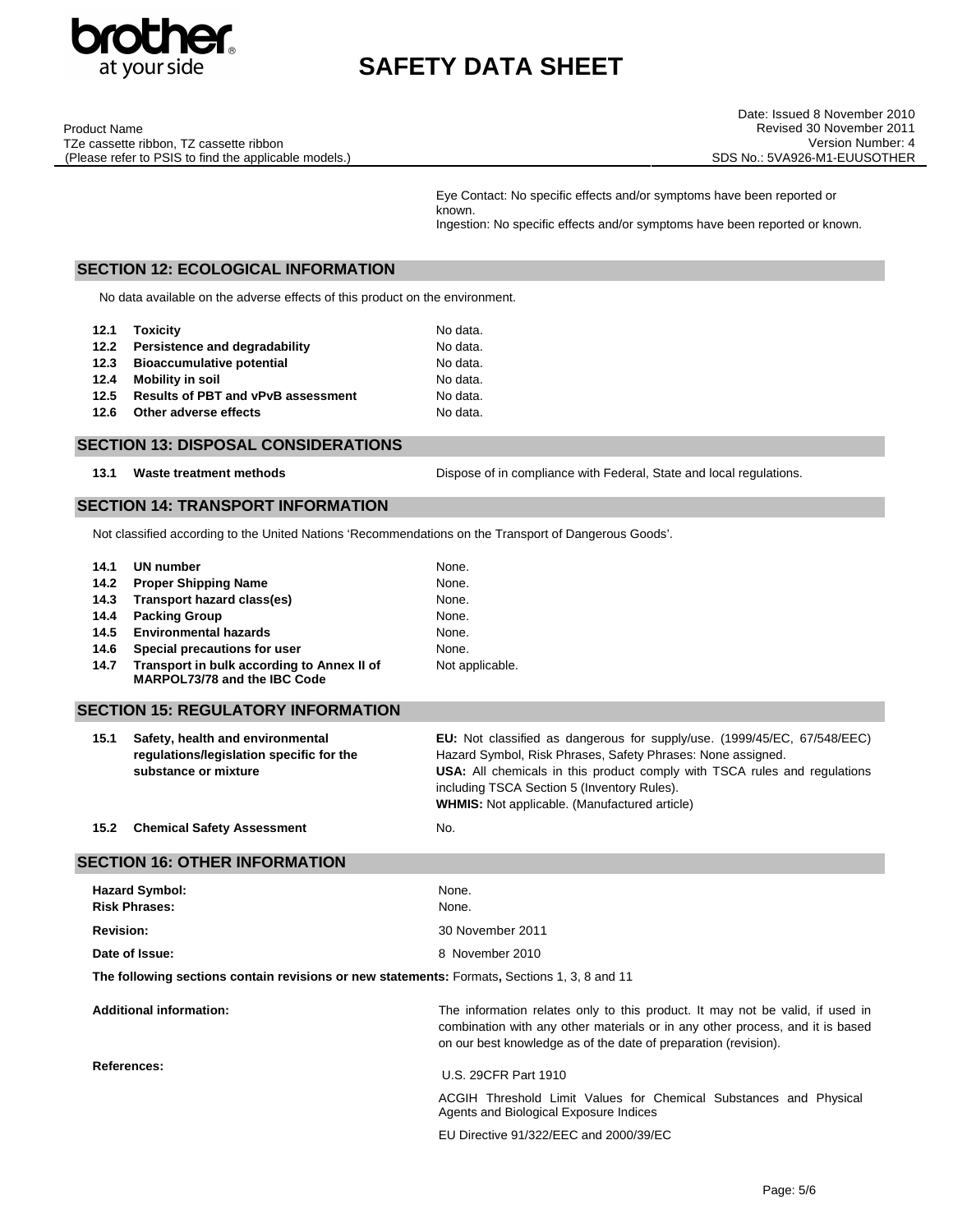

| <b>Product Name</b>                                |
|----------------------------------------------------|
| TZe cassette ribbon, TZ cassette ribbon            |
| Plassa rafar to PSIS to find tha annlicable models |

IARC Monographs on the Evaluation Carcinogenic Risks to Humans World Health Organization

NTP 11<sup>th</sup> Report on Carcinogens

ACGIH: American Conference of Governmental Industrial Hygienists ADR: European Agreement concerning the International carriage of Dangerous goods by Road (EU) DOT: Department Of Transportation (US) EINECS: European Inventory of Existing Commercial Chemical Substances HCS: Hazard Communication Standard (US) IARC: International Agency for Research on Cancer IATA: International Air Transport Association IMDG: International Maritime Dangerous Goods IOELV: Indicative Occupational Exposure Limit Value NOHSC: National Occupational Health and Safety Commission (Australia) NTP: National Toxicology Program (US) OSHA: Occupational Safety and Health Administration (US) PEL: Permissible Exposure Limit RID: Regulations concerning the International carriage of goods by Rail (EU) TLV: Threshold Limit Value (ACGIH) TSCA: Toxic Substances Control Act (US)

WHMIS: Workplace Hazardous Material Information System (Canada)

(Please refer to PSIS to find the applicable models.)

**Abbreviations:**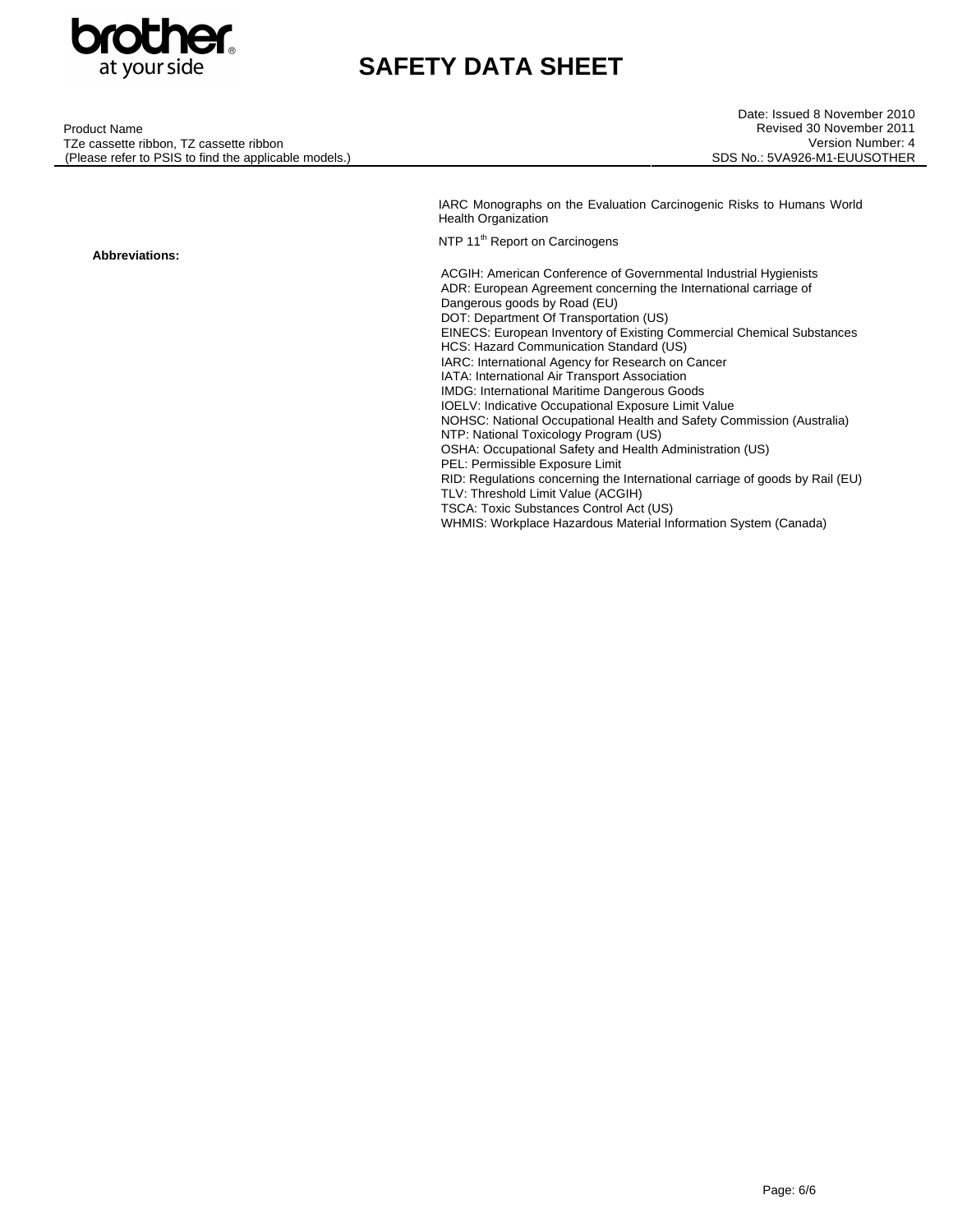

# **SECTION 1: IDENTIFICATION OF THE SUBSTANCE/MIXTURE AND OF THE COMPANY/UNDERTAKING**

| 1.1 | <b>Product identifier</b>                                                                           |                                                                                                                                                                                       |
|-----|-----------------------------------------------------------------------------------------------------|---------------------------------------------------------------------------------------------------------------------------------------------------------------------------------------|
|     | Product Name:                                                                                       | TZe cassette tape, TZ cassette tape                                                                                                                                                   |
| 1.2 | Relevant identified uses of the substance or mixture and uses advised against<br>Identified use(s): | These products are tapes for Brother Industries, Ltd. TZe cassette tape, TZ<br>cassette tape                                                                                          |
| 1.3 | Details of the supplier of the safety data sheet<br><b>Manufacturer:</b>                            | Brother Industries, Ltd.<br>15-1 Naeshiro-cho, Mizuho-ku, Nagoya 467-8561, Japan<br>Telephone (for information): +81-52-824-2735                                                      |
|     | Importer (USA):                                                                                     | <b>Brother International Corporation</b><br>P.O. Box 6911, 100 Somerset Corporate Boulevard, Bridgewater, NJ 08807-<br>0911, USA<br>Telephone (for information): +1-800-284-4329      |
|     | Importer (Canada):                                                                                  | Brother International Corporation (Canada) Ltd.<br>1 Hotel de Ville, Dollard des Ormeaux, Quebec, H9B 3H6, Canada<br>Telephone (for information): +1-514-685-0600                     |
|     | Importer (Europe):                                                                                  | Brother International Europe Ltd.<br>Brother House, 1 Tame Street, Guide Bridge, Audenshaw, Manchester M34<br>5JE, UK<br>Telephone (for information): +44-161-330-6531                |
|     | Importer (Australia):                                                                               | Brother International (Aust.) Pty. Ltd. ACN 001 393 835<br>Level 3, Building A, 11 Talavera Road, Macquarie Park, NSW 2113, Australia<br>Telephone (for information): +61-2-9887-4344 |
|     | E-Mail (competent person):                                                                          | sds.info@brother.co.jp                                                                                                                                                                |
| 1.4 | Emergency telephone number                                                                          | <b>CHEMTREC</b>                                                                                                                                                                       |
|     | Emergency Phone No. (24 hours)                                                                      | +1-703-527-3887 (International)<br>+1-800-424-9300 (North America)                                                                                                                    |
|     |                                                                                                     | For France only:<br>Antipoison Centre telephone number: ORFILA +33-1-45-425-959                                                                                                       |
|     | <b>SECTION 2: HAZARDS IDENTIFICATION</b>                                                            |                                                                                                                                                                                       |
| 2.1 | <b>Classification of the substance or mixture</b><br><b>EU Classification:</b>                      | Not classified as hazardous according to EU Directive 1999/45/EC.                                                                                                                     |
|     | <b>Australia Classification:</b>                                                                    | Not classified as hazardous according to the criteria of NOHSC.                                                                                                                       |
| 2.2 | <b>Label elements</b>                                                                               | Label elements according to EU Directive 1999/45/EC : None                                                                                                                            |
| 2.3 | Other hazards                                                                                       | None                                                                                                                                                                                  |

# **SECTION 3: COMPOSITION/INFORMATION ON INGREDIENTS**

#### **3.2 Mixtures**

TZe cassette tape (Article), TZ cassette tape (Article)

| <b>Chemical Name</b> | CAS No.      | EC No.       | %W/W | EU Hazard Symbols | <b>EU Risk Phrases</b> |
|----------------------|--------------|--------------|------|-------------------|------------------------|
| Polyester film       | Confidential | Confidential |      | Not classified.   | Not classified.        |
| Ink                  | Confidential | Confidential |      | Not classified.   | Not classified.        |
| Acrylic adhesive     | Confidential | Confidential |      | Not classified.   | Not classified.        |
| Liner                | Confidential | Confidential |      | Not classified.   | Not classified.        |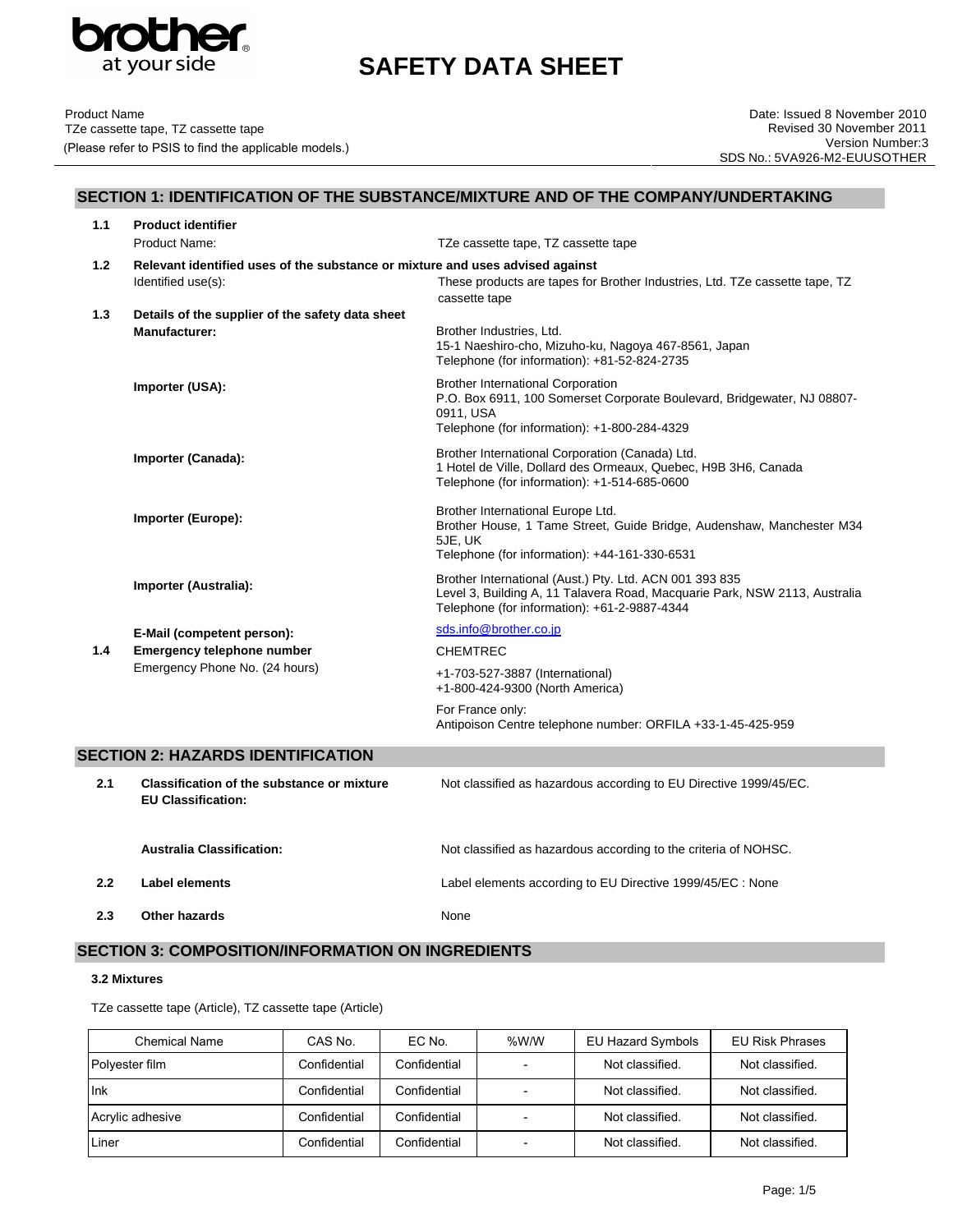

| <b>Product Name</b>                                   |
|-------------------------------------------------------|
| TZe cassette tape, TZ cassette tape                   |
| (Please refer to PSIS to find the applicable models.) |

|                                               | <b>SECTION 4: FIRST AID MEASURES</b>                                                           |                                                                                                                                                     |
|-----------------------------------------------|------------------------------------------------------------------------------------------------|-----------------------------------------------------------------------------------------------------------------------------------------------------|
| 4.1                                           | Description of first aid measures                                                              |                                                                                                                                                     |
|                                               | Inhalation:                                                                                    | Not applicable.                                                                                                                                     |
|                                               | <b>Skin Contact:</b>                                                                           | Wash affected skin with plenty of water or soap and water.                                                                                          |
|                                               | Eye Contact:                                                                                   | Obtain medical attention. If substance has got into the eyes, immediately<br>wash out with plenty of water for at least 15 minutes.                 |
|                                               | Ingestion:                                                                                     | Obtain medical attention. Wash out mouth with water and give 200-300 ml<br>(half a pint) of water to drink.                                         |
| 4.2                                           | Most important symptoms and effects, both<br>acute and delayed                                 | If symptoms persist, obtain medical attention.                                                                                                      |
| 4.3                                           | Indication of any immediate medical attention<br>and special treatment needed                  | Treat symptomatically.                                                                                                                              |
|                                               | <b>SECTION 5: FIRE-FIGHTING MEASURES</b>                                                       |                                                                                                                                                     |
| 5.1                                           | <b>Extinguishing media</b><br>Suitable Extinguishing Media:<br>Unsuitable Extinguishing Media: | Extinguish preferably with dry chemical, Carbon dioxide, Water, Foam.<br>None.                                                                      |
| 5.2                                           | Special hazards arising from the substance or<br>mixture                                       | No data.                                                                                                                                            |
| 5.3                                           | <b>Advice for fire-fighters</b>                                                                | A self contained breathing apparatus and suitable protective clothing should be<br>worn in fire conditions.                                         |
| <b>SECTION 6: ACCIDENTAL RELEASE MEASURES</b> |                                                                                                |                                                                                                                                                     |
| 6.1                                           | Personal precautions, protective equipment<br>and emergency procedures                         | Not normally required. See Section: 8.                                                                                                              |
| 6.2                                           | <b>Environmental precautions</b>                                                               | Avoid release to the environment.                                                                                                                   |
| 6.3                                           | Methods and material for containment and<br>cleaning up                                        | Not applicable.                                                                                                                                     |
| 6.4                                           | <b>Reference to other sections</b>                                                             | See Section: 8.                                                                                                                                     |
|                                               | <b>SECTION 7: HANDLING AND STORAGE</b>                                                         |                                                                                                                                                     |
| 7.1                                           | <b>Precautions for safe handling</b>                                                           | No special requirements.                                                                                                                            |
| 7.2                                           | Conditions for safe storage, including any<br>incompatibilities                                | Keep away from oxidising agents.                                                                                                                    |
| 7.3                                           | Specific end use(s)                                                                            | These products are tapes for Brother Industries, Ltd. TZe cassette tape, TZ<br>cassette tape                                                        |
|                                               | <b>SECTION 8: EXPOSURE CONTROLS/PERSONAL PROTECTION</b>                                        |                                                                                                                                                     |
| 8.1                                           | <b>Control parameters</b>                                                                      | No Occupational Exposure Limit assigned.                                                                                                            |
| 8.2                                           | <b>Exposure controls</b>                                                                       | Not normally required.                                                                                                                              |
|                                               | Appropriate engineering controls                                                               | Good general ventilation should be sufficient under normal use.                                                                                     |
|                                               | <b>Personal Protection</b>                                                                     | Not normally required. For use other than in normal operating procedures<br>(such as in the event of large spill), the following should be applied: |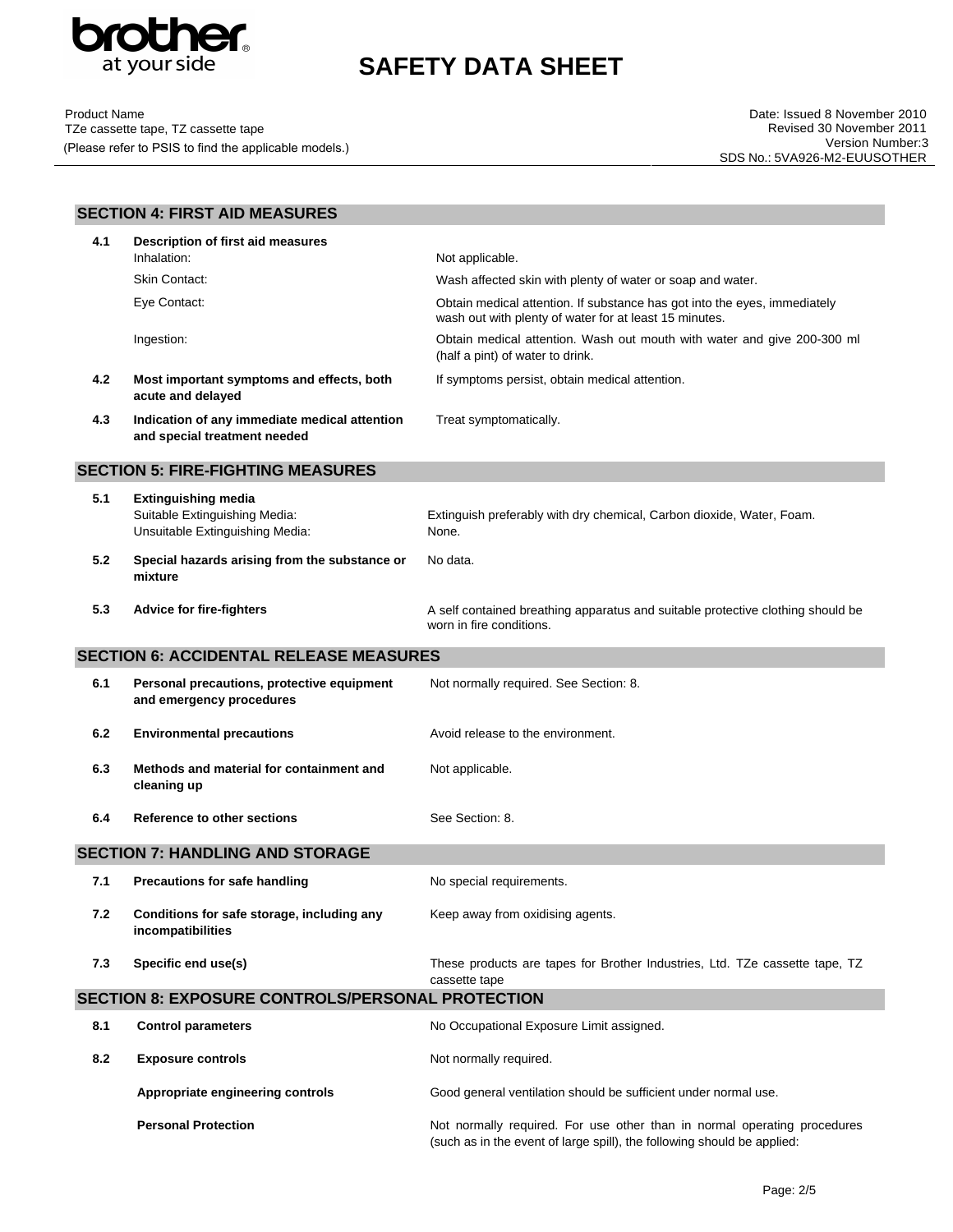

| <b>Product Name</b>                                   |
|-------------------------------------------------------|
| TZe cassette tape, TZ cassette tape                   |
| (Please refer to PSIS to find the applicable models.) |

| <b>Environmental Exposure Controls</b> | Avoid release to the environment. |
|----------------------------------------|-----------------------------------|
| Other:                                 | Not applicable.                   |
| Respiratory protection                 | Not applicable.                   |
| Skin protection                        | Protective gloves.                |
| Eye/face protection                    | Goggles.                          |

### **SECTION 9: PHYSICAL AND CHEMICAL PROPERTIES**

### **9.1 Information on basic physical and chemical properties**

|     | Appearance (20 °C)                                         | Tape rolled.    |
|-----|------------------------------------------------------------|-----------------|
|     | Color.                                                     | Various color.  |
|     | Odor                                                       | Odorless.       |
|     | Odor threshold (ppm)                                       | No data.        |
|     | pH (Value)                                                 | Not applicable. |
|     | Melting point $(^{\circ}C)$ / Freezing point $(^{\circ}C)$ | Not applicable. |
|     | Boiling point/boiling range (°C):                          | Not applicable. |
|     | Flash point (°C)                                           | Not applicable. |
|     | Evaporation rate                                           | Not applicable. |
|     | Flammability (solid, gas)                                  | No data.        |
|     | Explosive limit ranges                                     | No data.        |
|     | Vapor pressure (mmHg)                                      | Not applicable. |
|     | Vapor density (Air=1)                                      | Not applicable. |
|     | Density (g/ml)                                             | No data.        |
|     | Solubility (Water)                                         | Insoluble.      |
|     | Solubility (Other)                                         | Not applicable. |
|     | Partition coefficient (n-Octanol/water)                    | No data.        |
|     | Auto ignition point (°C)                                   | No data.        |
|     | Decomposition temperature (°C)                             | No data.        |
|     | Viscosity (mPa. s)                                         | Not applicable. |
|     | Explosive properties                                       | No data.        |
|     | Oxidising properties                                       | No data.        |
| 9.2 | <b>Other information</b>                                   | None.           |
|     |                                                            |                 |

# **SECTION 10: STABILITY AND REACTIVITY**

| 10.1 | Reactivity                         | None anticipated.                                                        |
|------|------------------------------------|--------------------------------------------------------------------------|
| 10.2 | <b>Chemical stability</b>          | Stable.                                                                  |
| 10.3 | Possibility of hazardous reactions | None.                                                                    |
| 10.4 | <b>Conditions to avoid</b>         | Keep away from heat. Avoid friction, sparks, or other means of ignition. |
| 10.5 | Incompatible materials             | Strong oxidising agents.                                                 |
| 10.6 | Hazardous Decomposition Product(s) | Contains: Carbon monoxide, Carbon dioxide and Nitrogen oxides.           |

# **SECTION 11: TOXICOLOGICAL INFORMATION**

| 11.1 | Information on toxicological effects |                                                                        |
|------|--------------------------------------|------------------------------------------------------------------------|
|      | Acute toxicity:                      |                                                                        |
|      | Ingestion:                           | No data.                                                               |
|      | Inhalation:                          | No data.                                                               |
|      | Skin Contact:                        | No data.                                                               |
|      | Eye Contact:                         | No data.                                                               |
|      | <b>Skin corrosion/irritation:</b>    | No specific effects and/or symptoms have been reported or known.       |
|      | Serious eye damage/irritation:       | No specific effects and/or symptoms have been reported or known.       |
|      | Respiratory or skin sensitization:   | No data.                                                               |
|      | <b>Mutagenicity:</b>                 | No data.                                                               |
|      | Carcinogenicity:                     | Ingredients of this product have not been classified as<br>carcinogens |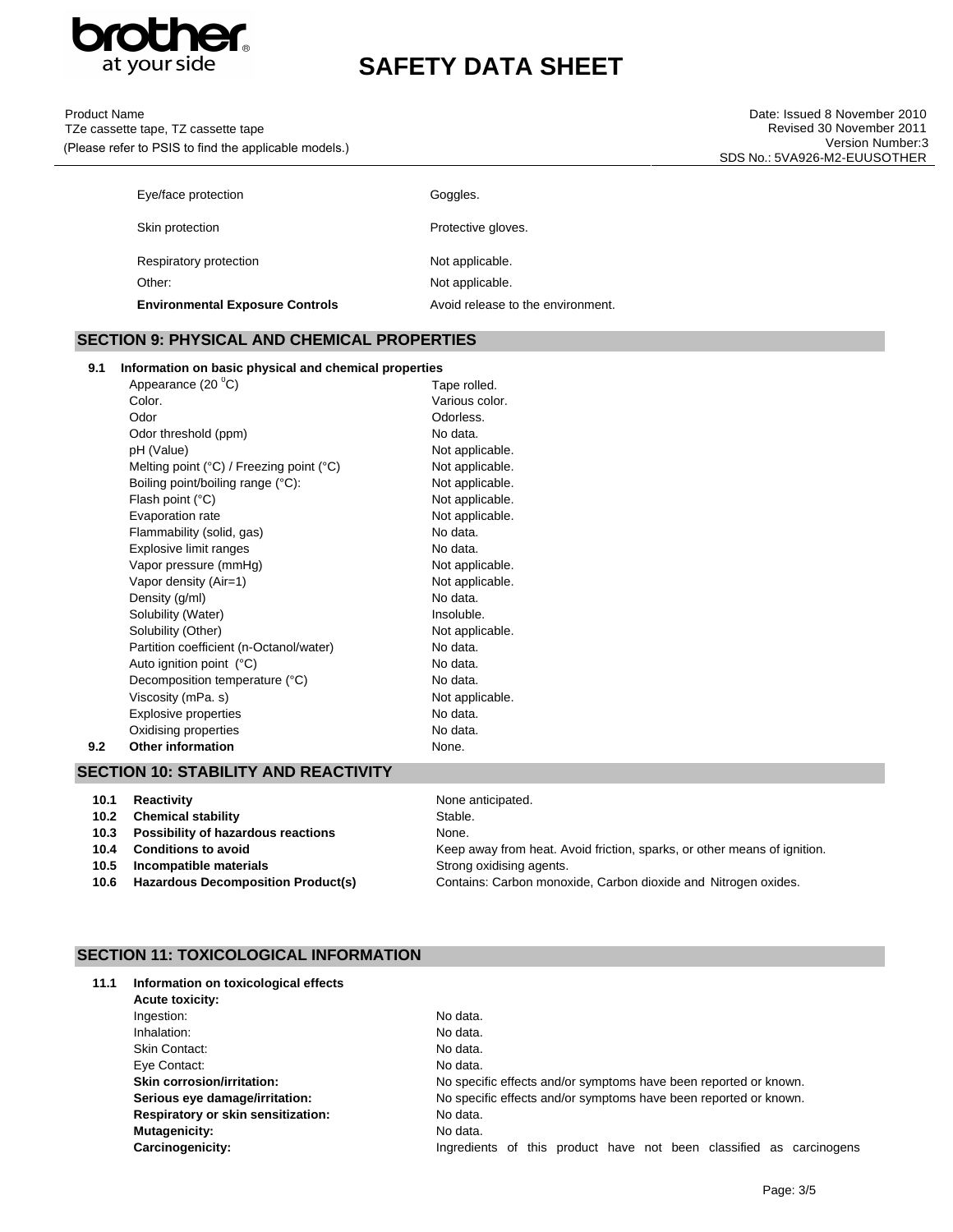

Product Name TZe cassette tape, TZ cassette tape (Please refer to PSIS to find the applicable models.)

**STOT-repeated exposure:** 

according to IARC monographs, NTP and OSHA. **Reproductive toxicity:** No data. **STOT-single exposure:** No data.<br> **STOT-repeated exposure:** No data. Aspiration hazard: Not applicable. **Potential Health Effects:** Inhalation: No specific effects and/or symptoms have been reported or known. Skin Contact: No specific effects and/or symptoms have been reported or known. Eye Contact: No specific effects and/or symptoms have been reported or known. Ingestion: No specific effects and/or symptoms have been reported or known.

# **SECTION 12: ECOLOGICAL INFORMATION**

No data available on the adverse effects of this product on the environment.

|      | 12.1 Toxicity                             | No data. |
|------|-------------------------------------------|----------|
|      | 12.2 Persistence and degradability        | No data. |
|      | 12.3 Bioaccumulative potential            | No data. |
| 12.4 | <b>Mobility in soil</b>                   | No data. |
| 12.5 | <b>Results of PBT and vPvB assessment</b> | No data. |
| 12.6 | Other adverse effects                     | No data. |

### **SECTION 13: DISPOSAL CONSIDERATIONS**

13.1 **Waste treatment methods** Dispose of in compliance with Federal, State and local regulations.

### **SECTION 14: TRANSPORT INFORMATION**

Not classified according to the United Nations 'Recommendations on the Transport of Dangerous Goods'.

|      | 14.1 UN number                                                             | None.           |
|------|----------------------------------------------------------------------------|-----------------|
| 14.2 | <b>Proper Shipping Name</b>                                                | None.           |
| 14.3 | Transport hazard class(es)                                                 | None.           |
| 14.4 | <b>Packing Group</b>                                                       | None.           |
|      | 14.5 Environmental hazards                                                 | None.           |
| 14.6 | Special precautions for user                                               | None.           |
| 14.7 | Transport in bulk according to Annex II of<br>MARPOL73/78 and the IBC Code | Not applicable. |

### **SECTION 15: REGULATORY INFORMATION**

| 15.1 | Safety, health and environmental<br>regulations/legislation specific for the<br>substance or mixture | <b>EU:</b> Not classified as dangerous for supply/use. (1999/45/EC, 67/548/EEC)  |
|------|------------------------------------------------------------------------------------------------------|----------------------------------------------------------------------------------|
|      |                                                                                                      | Hazard Symbol, Risk Phrases, Safety Phrases: None assigned.                      |
|      |                                                                                                      | <b>USA:</b> All chemicals in this product comply with TSCA rules and regulations |
|      |                                                                                                      | including TSCA Section 5 (Inventory Rules).                                      |
|      |                                                                                                      | <b>WHMIS:</b> Not applicable. (Manufactured article)                             |
|      |                                                                                                      |                                                                                  |

15.2 Chemical Safety Assessment No.

| <b>SECTION 16: OTHER INFORMATION</b>                                                  |                  |  |
|---------------------------------------------------------------------------------------|------------------|--|
| <b>Hazard Symbol:</b><br><b>Risk Phrases:</b>                                         | None.<br>None.   |  |
| <b>Revision:</b>                                                                      | 30 November 2011 |  |
| Date of Issue:                                                                        | 8 November 2010  |  |
| The following sections contain revisions or new statements: Formats, Sections 1 and 3 |                  |  |

**Additional information:** The information relates only to this product. It may not be valid, if used in